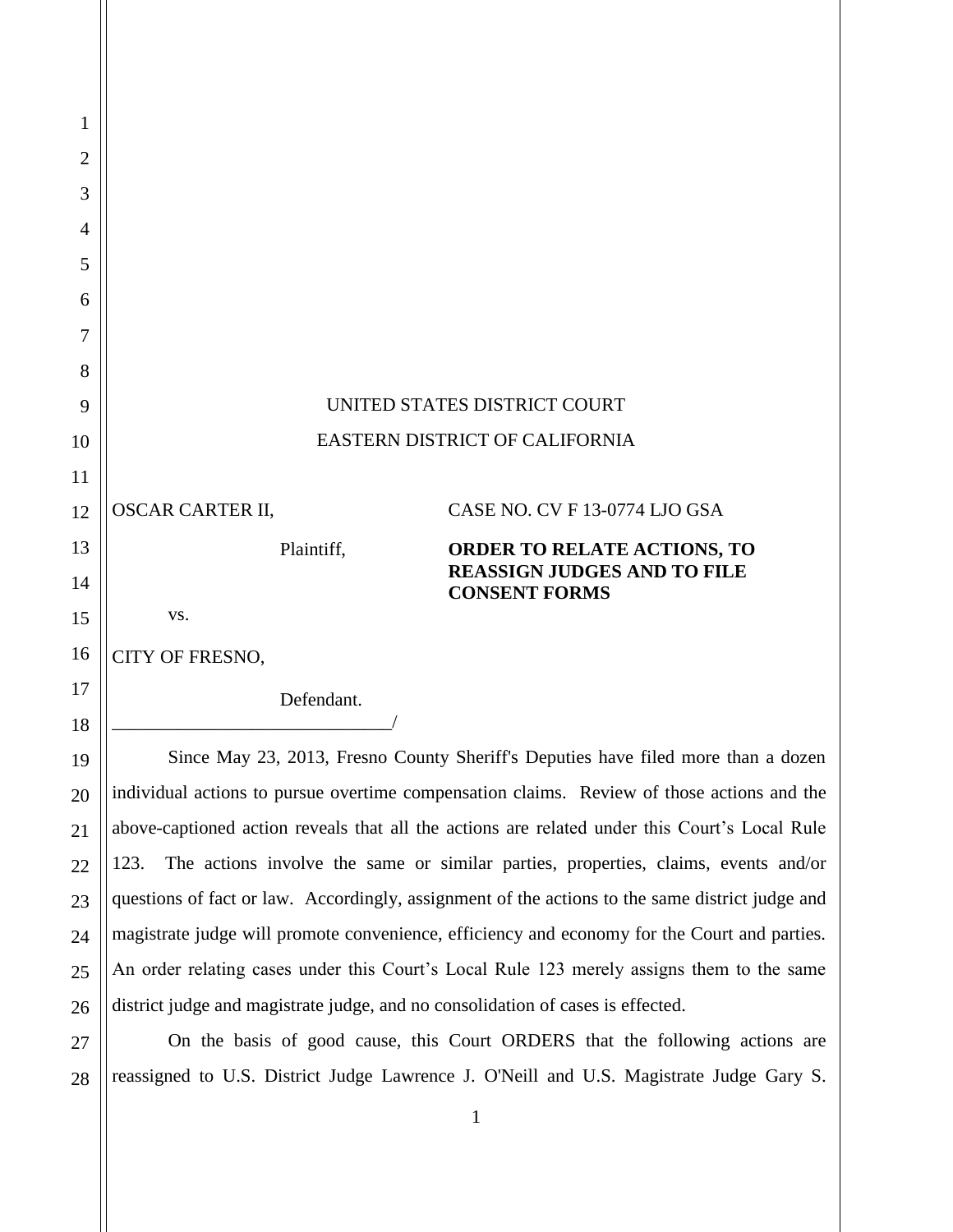| $\mathbf{1}$   | Austin, if they have not been so assigned in whole or in part. All documents in the following          |  |  |
|----------------|--------------------------------------------------------------------------------------------------------|--|--|
| $\overline{2}$ | cases shall bear the initials of <b>LJO GSA</b> in the case numbers to indicate the assignment to U.S. |  |  |
| 3              | District Judge Lawrence J. O'Neill and U.S. Magistrate Judge Gary S. Austin.                           |  |  |
| 4              | The following actions are related and assigned to U.S. District Judge Lawrence J.                      |  |  |
| 5              | O'Neill and U.S. Magistrate Judge Gary S. Austin:                                                      |  |  |
| 6              | Jason Deimerly v. County of Fresno, Case No. CV F 13-0775 AWI SMS;                                     |  |  |
| 7              | Michael Estrada v. County of Fresno, Case No. CV F 13-0778 LJO GSA;                                    |  |  |
| 8              | Rex Garcia v. County of Fresno, Case No. CV F 13-0783 AWI SAB;                                         |  |  |
| 9              | Matthew Millson v. County of Fresno, Case No. CV F 13-0784 AWI SAB;                                    |  |  |
| 10             | George Ozburn v. County of Fresno, Case No. CV F 13-0790 AWI BAM;                                      |  |  |
| 11             | Daniel Epperly v. County of Fresno, Case No. CV F 13-0795 LJO SAB;                                     |  |  |
| 12             | Henry Franco v. County of Fresno, Case No. CV F 13-0797 LJO GSA;                                       |  |  |
| 13             | Carlin Williams v. County of Fresno, Case No. CV F 13-0829 LJO SAB;                                    |  |  |
| 14             | Manuel Flores v. County of Fresno, Case No. CV F 13-0902 LJO SMS;                                      |  |  |
| 15             | Anthony Dixon v. County of Fresno, Case No. CV F 13-0972 AWI MJS;                                      |  |  |
| 16             | Robert Marean v. County of Fresno, Case No. CV F 13-0973 LJO BAM;                                      |  |  |
| 17             | John Sims v. County of Fresno Case No. CV F 13-0989 AWI GSA;                                           |  |  |
| 18             | Jesus Diaz v. County of Fresno, Case No. CV F 13-1001 AWI GSA;                                         |  |  |
| 19             | Edangel Fuentez v. County of Fresno, Case No. CV F 13-1003 LJO SAB;                                    |  |  |
| 20             | Timothy Rivera v. County of Fresno, Case No. CV F 13-1004 LJO SMS;                                     |  |  |
| 21             | Douglas Bolton v. County of Fresno, Case No. CV F 13-1006 AWI BAM;                                     |  |  |
| 22             | James Watts v. County of Fresno, Case No. CV F 13-1007 LJO BAM; and                                    |  |  |
| 23             | Brian Melkonian v. County of Fresno, Case No. CV F 13-1009 AWI GSA.                                    |  |  |
| 24             | Based on communications with counsel, this Court understands that the parties consent                  |  |  |
| 25             | to the conduct before U.S. Magistrate Judge Gary S. Austin of all further proceedings in this          |  |  |
| 26             | action, including trial and entry of judgment, pursuant to 28 U.S.C. §636(c)(1). As such, this         |  |  |
| 27             | Court ORDERS the parties, no later than August 30, 2013, to file in this Case No. CV F 13-             |  |  |
| 28             |                                                                                                        |  |  |